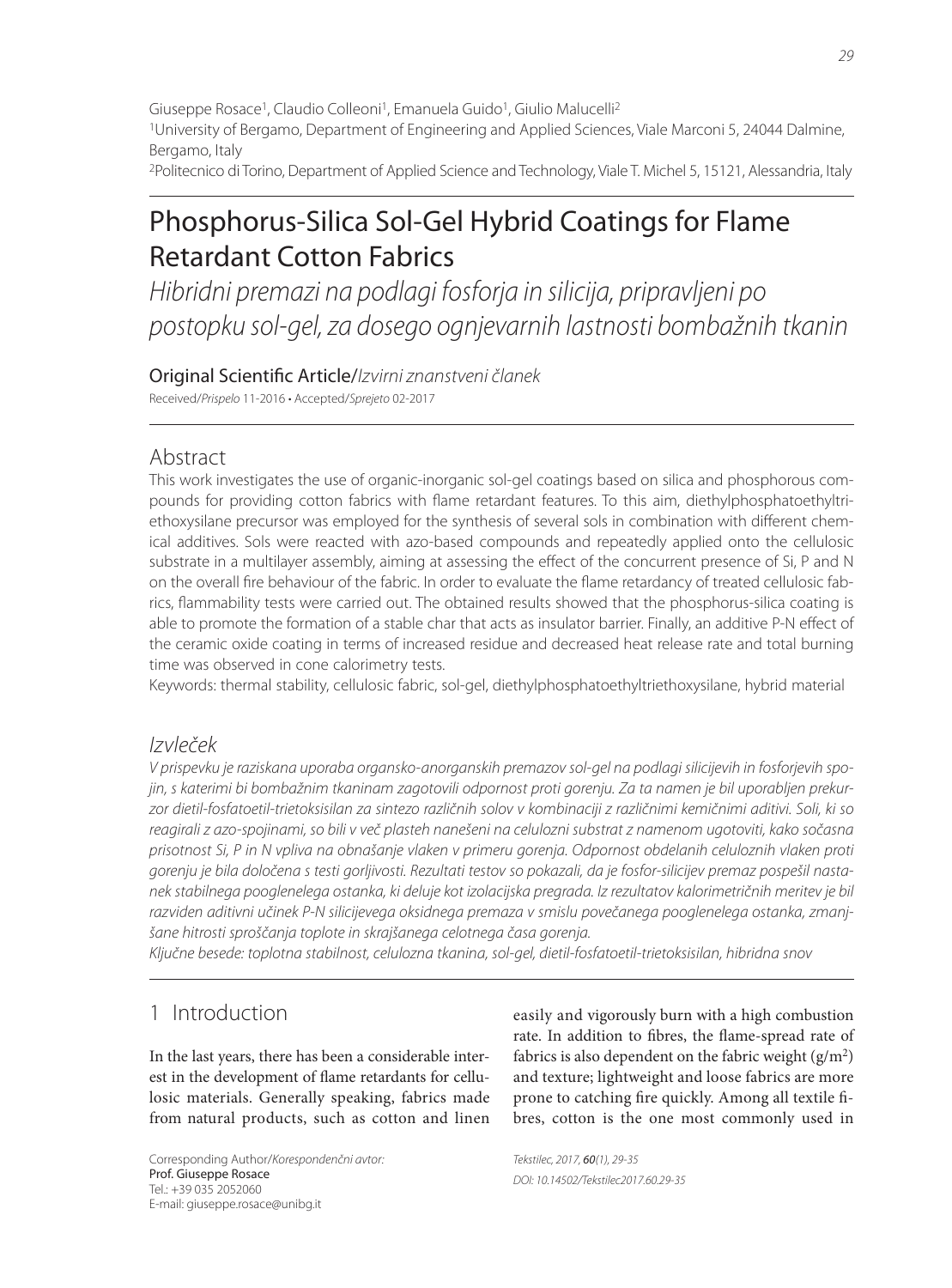30 Phosphorus-Silica Sol-Gel Hybrid Coatings for Flame Retardant Cotton Fabrics

domestic applications (clothes, beddings, furniture, wall-hangings, etc.). Thus, for public safety it is of primary importance to find ways to make this material less flammable, in the most economically and environmentally-friendly way. Various forms of organophosphorus-based flame retardants such as phosphates, phosphoramide, phosphonate and phosphonium salts have been developed and used in flame retardant finishing of cellulosic fabrics for a long time. However, only a few of these products were commercially successful. Current government regulations have raised safety and environmental protection standards on flame retardants, which led to a renewed interest on the development of environmentally-friendly structures. Flame retardant for cottons are usually produced by exploiting a chemical treatment performed during the textile finishing process, which, depending on their chemical process, generates flame retardant properties having varying degrees of durability to various laundering processes. Flame retardants [1] may be (i) simple salts (e.g. ammonium phosphates, polyphosphate and bromide borate–boric acid mixtures) providing non-durable finishes due to their water-solubility; (ii) functional finishes (e.g. organophosphorus and nitrogen-containing monomers such as alkylphosphonamide derivatives, or polycondensates such as tetrakis(hydroxylmethyl)phosphonium salt) which contain reactive groups which may chemically react with surface functionalities to confer more-durable flame retardancy, or (iii) back-coatings, which usually comprise a resin-bonded antimony-bromine flame retardant system. A sol-gel represents a versatile synthetic route based on a two-step reaction (hydrolysis and condensation), starting from (semi) metal alkoxides (e.g. tetraethoxysilane, tetramethoxysilane, titanium tetraisopropoxide), which leads to the formation of completely hybrid inorganic or organic-inorganic coatings at room temperature [2]. These coatings are capable to protect the polymer surface by creating a physical barrier, thus improving some specific properties, such as for example water or oil repellence and wear resistance [2]. As far as textile applications are considered, usually the sol-gel technique has been proposed for conferring new functional properties to fabrics, such as antimicrobial or UV radiation protection [3], dye fastness  $[4]$ , anti-wrinkle finish  $[5]$  and hydrophobicity  $[6]$ . With the goal of improving flame resistance of fabrics, in the last years, textile finishing by sol-gel method has been systematically studied  $[7-13]$ . The treatment of textile materials with hydrolysed metal alkoxide solutions is an excellent tool to convey new properties to polymer surfaces, particularly if organic components, like phosphorous-based chemicals, are incorporated into the formulation [9]. Consequently, developed studies were focused on the investigation of the synergistic effects among silica, nitrogen and phosphorus on the thermal behaviour of treated fabrics [14]. Previous results demonstrated that sol-gel processes could be exploited as fireproof treatments with lower environmental impact for textile fabrics as compared with common flame retardant processes [9]. In this composition, the hybrid organic-inorganic materials (HOIMs) [8, 9, 14] show the properties of both the phases. Therefore, the thermal stability at high temperatures, proper of inorganic constituents, can be combined with the flame retardancy provided by organic phosphorusbased compounds. To this aim, in the present work, diethylphosphatoethyltriethoxysilane (DPTS) has been used in a novel multistep process consisting of 1–6 consecutive depositions in order to form architectures differing for the number of layers. In the first step, a FT-IR study of xerogels applied on glass slides was carried out in order to investigate the chemical structure of the produced thin films. Then, Fourier transform infrared spectroscopy (FT-IR), Scanning electron microscopy with energy dispersive X-ray spectroscopy (SEM-EDX) and thermogravimetric analyses (TGA) in inert and oxidative atmospheres were carried out in order to assess the chemical, morphological and thermal properties of the untreated and sol-gel treated fabrics. Finally, the flammability of untreated and treated fabrics was assessed according to the ASTM D1230 standard. The results showed a substantial enhancement of the char-forming properties and flame retardancy for the fabrics modified with the oxidic thin films.

## 2 Materials and methods

#### 2.1 Materials

Scoured and bleached 100% plain-woven cotton fabric (240 g/m<sup>2</sup>) was used. The sol-gel precursor (DPTS) was purchased from Gelest and used as received; 3-aminopropyltriethoxysilane (APTES, purity grade 95%), 1-hydroxyethane 1,1-diphosphonic acid (P; 60% aqueous solution), melamine (M,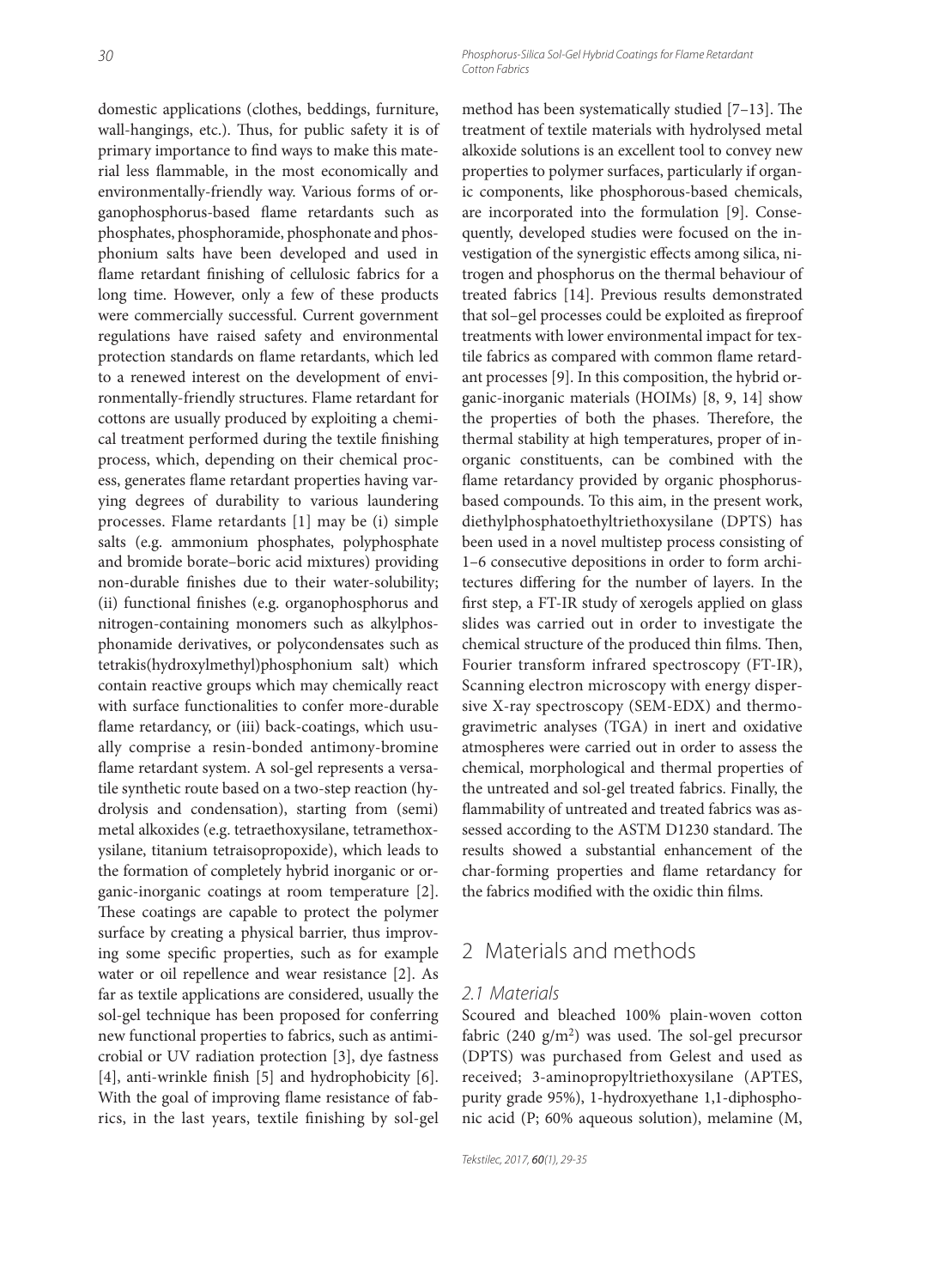99%), urea (U, 99%), dibutyl tindiacetate (DBTA, condensation catalyst), hydrochloric acid, sodium hydroxide and ethanol were purchased from Sigma-Aldrich. N,N,N',N',N'',N''-hexakis-methoxymethyl- $[1,3,5]$  triazine-2,4,6-triamine (MF) in aqueous solution (50 w/v%) was a commercial product supplied by Europizzi S.p.A. (Italy). All the chemicals were used without any further purification. The names, codes and chemical structures of the sol-gel precursors employed in the present work are reported in Table 1.

|  |                         |  | Table 1: Code, name and chemical structure of the |  |
|--|-------------------------|--|---------------------------------------------------|--|
|  | used sol-gel precursors |  |                                                   |  |

| Code         | Name                                           | Chemical<br>formula                   |  |  |
|--------------|------------------------------------------------|---------------------------------------|--|--|
| <b>APTES</b> | 3-Aminopropyl<br>triethoxysilane               | $CH_{3}$<br>$H_3C$<br>-si-o<br>$H_2N$ |  |  |
| <b>DPTS</b>  | Diethylphospha-<br>toethyltrie-<br>thoxysilane | P=O<br>Si-                            |  |  |

### 2.2 Functional finishing of cotton fabric

Each sol was stirred for 4 h at room temperature prior to the application. 0.0125 mol of APTES and 0.0125 mol of DPTS were hydrolysed, separately, with 0.0002 mol of HCl (0.1 N) in 45.07 mL of deionized water under vigorous stirring for 10 h at room temperature to obtain the silica sols. Three different solutions containing the MF were prepared by adding 0.002 mol, 0.004 mol and 0.006 mol of MF (MF30, MF60, MF90 respectively) in deionized water up to 50 mL of total volume. For the DPTS-APTES05, DPTS-APTES1 and DPTS-APTES2 sols, the molar ratios of APTES (0.06, 0.12 and 0.25 M) and DPTS (0.25 M) were 1 : 4, 1 : 2 and 2 : 2, respectively. DPTS sols (0.25 M)

containing MF were prepared by adding 0.0125 mol of DPTS in three different solutions with, respectively, 0.002 mol, 0.004 mol and 0.006 mol of resin (DPTS-MF1, DPTS-MF2, DPTS-MF3 respectively). The different sols were applied to the cotton samples by a pad-cure-method, using a Werner Mathis padder. After having been dried at 80°C for 2 h, the fabrics were cured at 150°C for 2 min in a laboratory oven.

### 2.3 Characterization

Thermogravimetric analyses were carried out on a TA Instruments Q500 thermobalance, operating under nitrogen and air atmosphere using an alumina pan containing samples of approximately 10 mg  $(± 0.5)$ . The runs were performed over a temperature range between 50 and 800°C at 10°C/min heating rate and 60 mL/min flow. The burning behaviour of the samples was studied using the Flammability Tester Model 7633E by United States Testing Company, Inc., according to the ASTM D1230 standard. In these tests the sample is mounted in a frame and horizontally held in a cabinet, with a tilting angle of 45°. A standardized flame is applied to the surface from the bottom; the ignition time was set at 5 s. Five samples for each textile fabric were processed in order to get reproducible data; burning time, burning rate and the final residue were measured.

## 3 Results and discussion

Sol–gel processes have been exploited for assessing the effects derived from the concurrent presence of silica, phosphorus and nitrogen on cotton thermal and fire stability. To this aim, a specific combination of diethylphosphatoethyltriethoxysilane, with P and N donors (1,1-diphosphonic acid, N,N,N',N',N'',N'' hexakis-methoxymethyl-[1,3,5]triazine-2,4,6-triamine, respectively and urea) was chosen and exploited for preparing hybrid phosphorus doped silica films. Since infrared absorption bands characteristics of the hybrid thin film applied onto the fabric surface are covered by the strong vibrational peaks of the cellulosic substrate, xerogels have been applied and annealed on glass slides and textile samples in order to perform FT-IR characterizations. The frequencies of major absorption bands are shown in Table 2.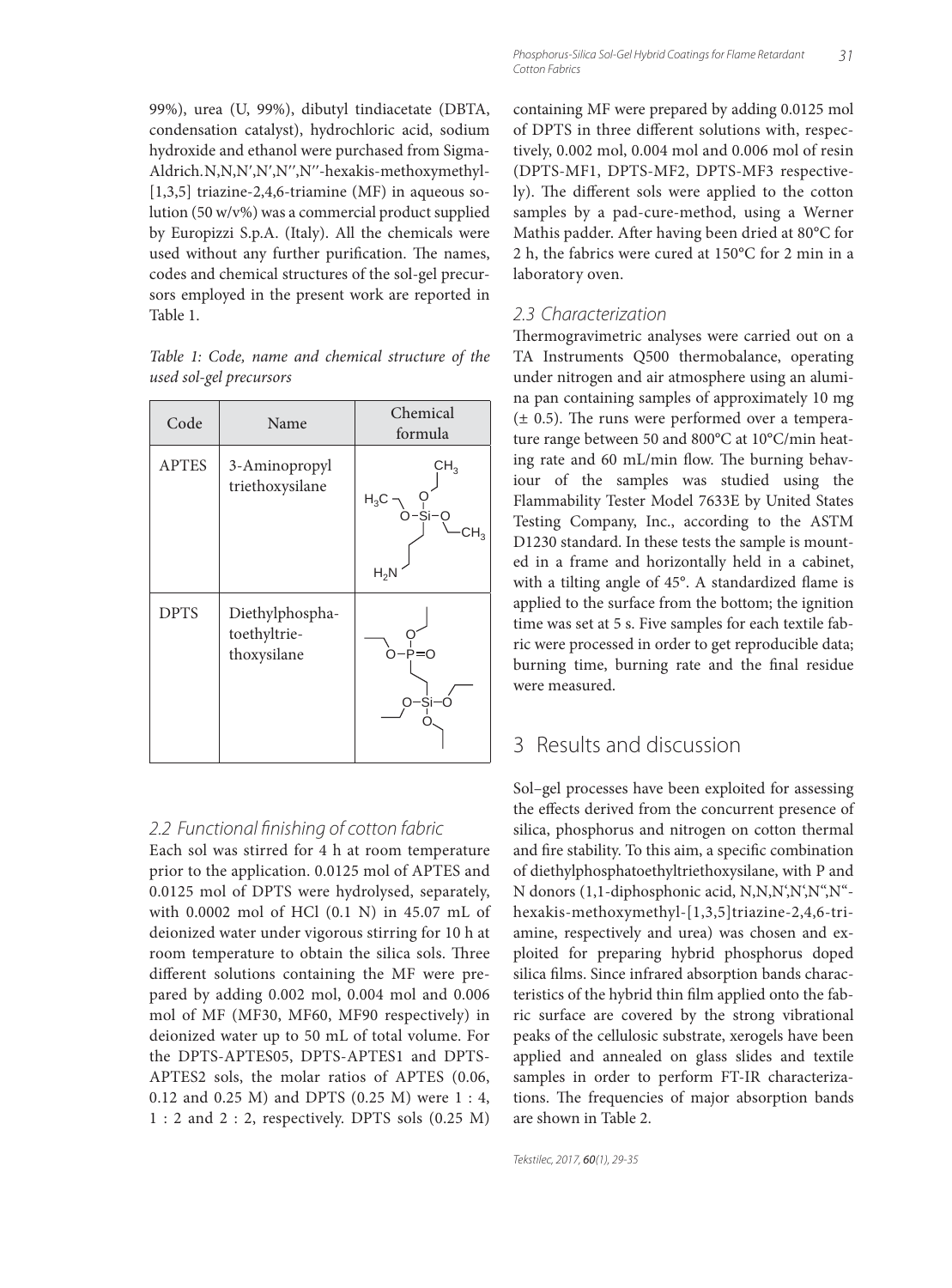| Frequencies [cm <sup>-1</sup> ] | Vibrational            |                                |  |
|---------------------------------|------------------------|--------------------------------|--|
| On glass<br>substrate           | On fabric<br>substrate | modes                          |  |
| 2800-3000                       | 2800-3000              | $\nu$ s, as (CH)               |  |
| 1368                            | 1370                   | $\omega$ (CH <sub>2</sub> )    |  |
| 1393                            | 1392                   | $\delta s$ (CH <sub>3</sub> )  |  |
| 1445                            | no detectable          | $\delta$ as (CH <sub>3</sub> ) |  |
| 1480                            | no detectable          | $\delta s$ (CH <sub>2</sub> )  |  |
| 1413                            | 1414                   | $\delta$ (Si-CH <sub>2</sub> ) |  |
| 778                             | 783                    | $\nu$ (P–O)                    |  |
| 1235                            | 1210-1223              | $\nu$ (P=O)                    |  |
| 1020                            | 1020-1027              | $\nu$ (Si-O-Si)                |  |
| 724                             | no detectable          | $\delta$ (Si–O–Si)             |  |

*Table 2: Main vibration modes ascribable to DPTS in xerogel thin fi lms on glass slides and on cotton fabrics*

The Si-O-Si asymmetrical stretching absorption band at  $1020-1027$  cm<sup>-1</sup> confirms the presence of the SiOx phase on the treated cotton fabric. However, the hybrid xerogel applied onto textile fabric shows few changes in the absorption bands when compared with the treated glass substrate due to the interactions between silica and cellulose. The ν  $(P=O)$  absorption band, located at 1235 cm<sup>-1</sup> in the FT-IR spectrum of the xerogel, is shifted towards low frequencies in the spectra of the treated fabrics by about  $10-25$  cm<sup>-1</sup>. This finding could indicate

the involvement of the phosphoryl group in the formation of hydrogen bonds.

SEM observations have been performed in order to establish the morphology of the hybrid finishing deposited on cotton fibres through sol-gel processes. As expected, the surface of raw cotton fibres shows a certain level of heterogeneity and irregularity, which disappear when the fibres are sol-gel treated. Indeed, their surface becomes smooth and flawless. All the treated fibres appear homogeneously covered by the coating, irrespective of the kind of treatment [18]. The composition of the films was determined by EDX analysis. For the treated cotton fabric surfaces, depending on the nature of coating, silicon, nitrogen and phosphorus were the only detected elements in addition to fabric reference, confirming the occurred deposition of the hybrid coatings under investigation.

The thermal and thermo-oxidative stability of the sol-gel treated samples have been evaluated by thermogravimetric analysis and compared with that of the untreated cotton fabrics. As reported in the literature, cotton shows a peculiar thermal degradation in nitrogen and air atmospheres [15, 18]. Usually, cotton pyrolyses in nitrogen according to two alternative pathways: (i) the decomposition of glycosyl units to char at lower temperature (namely, dehydration) and (ii) the depolymerisation of such units to volatile products containing levoglucosan at higher temperature. If cotton is treated with only



*Figure 1: TG curves of pure and treated cotton fabrics in nitrogen: Weight/% vs Temperature/°C*

Tekstilec, 2017, 60(1), 29-35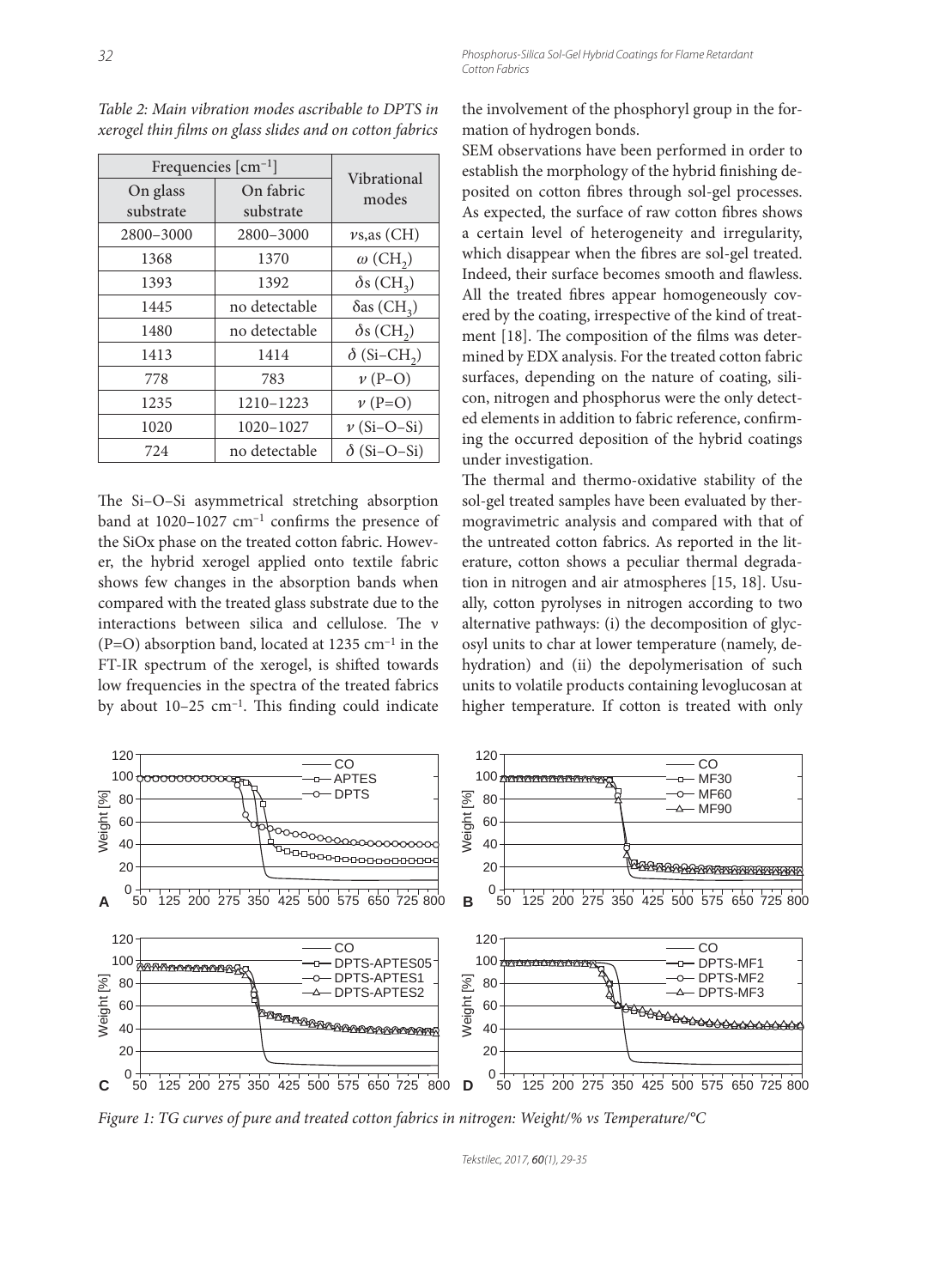APTES or DPTS (Figure 1A), its thermal stability increases, as indicated by the shift of Tmax values toward higher temperatures and by the final residue at 750°C. By combining APTES and DPTS in different molar ratios (Figure 1C), it is possible to observe a joint effect involving the sol-gel derived silica, P and N elements present in the hybrid film (Figure 1). The concurrent presence of Si, P and N turns out to further hinder the formation of volatile products during the first step of cellulose degradation and, at the same time, to favour the formation of the char. In order to further investigate the behaviour of the hybrid coatings containing Si, P and N species, MF was used at different concentrations and combined with DPTS as an alternative to APTES. When cotton was treated with MF only (Figure 1B), the mechanism and kinetics, through which the fabric degraded, did not change in a remarkable way, with the exception of the final residue at 750°C. Similar results were found when a combination of MF and DPTS was employed (Figure 1D). In spite of a significant anticipation of the degradation as compared with the untreated cotton, these hybrid films are able to protect the cellulose from degradation, as already observed with DPTS-APTES-based formulations. At 750°C they show very high residues (41%) with respect to cotton (8%).

For the investigated systems, two decomposition peaks of cotton in air are observable in between 340 and 470°C. With the exception of a slight anticipation in the Tonset for the APTES-based formulation, the first degradation peak (Tmax1) turns out to be affected by the presence of each single species. On the contrary, in presence of both APTES and DPTS, regardless of the used molar ratio, the degradation profile of cotton strongly changes: indeed, the formation of a thermally stable char is favoured, thus the second step disappears. This behaviour can be attributed to the thermal insulation exerted by the formed silica, which promotes cotton dehydration towards the char formation, instead of the formation of volatile combustible products. An increased thermal stability of cotton in air was achieved for all the compositions under study. These results are very important since cotton flame retardancy could increase as a consequence of its increased thermal stability in air (Table 3). The collected results prove that the films deposited on cotton fibres play a protective role against the thermal decomposition of cotton, favouring the char formation.

Phosphorus-Silica Sol-Gel Hybrid Coatings for Flame Retardant 33 Cotton Fabrics

| Table 3: TGA data of untreated and treated cotton fa- |  |  |  |
|-------------------------------------------------------|--|--|--|
| brics in air                                          |  |  |  |

| Sample           | Residue at<br>$360^{\circ}$ C<br>$\lceil \frac{9}{6} \rceil$ | Residue at<br>$750^{\circ}$ C<br>$[\%]$ |
|------------------|--------------------------------------------------------------|-----------------------------------------|
| Untreated cotton | 14                                                           | 2                                       |
| <b>DPTS</b>      | 53                                                           | 23                                      |
| <b>APTES</b>     | 41                                                           | 8                                       |
| DPTS-APTES05     | 56                                                           | 27                                      |
| DPTS-APTES1      | 57                                                           | 22                                      |
| DPTS-APTES2      | 60                                                           | 21                                      |
| <b>MF30</b>      | 39                                                           | 3                                       |
| MF60             | 37                                                           | 5                                       |
| MF90             | 31                                                           | 4                                       |
| DPTS-MF1         | 60                                                           | 20                                      |
| DPTS-MF2         | 60                                                           | 29                                      |
| DPTS-MF3         | 60                                                           | 33                                      |

The presence of the coating induces the anticipation of the cotton decomposition and of the maximum weight loss, but favours the formation of a thermally stable char that evolves at high temperatures and leaves a residue significantly higher with respect to that of pure cotton. Furthermore, the residue increases as the number of applied layers increases. By combining DPTS and APTES in different molar ratios, it is possible to observe a joint effect amongst the sol–gel derived silica and P and N elements present in the hybrid film.

The flammability data (Table 4) show that the treatments starting from DPTS sols are able to significantly reduce the total burning time of cotton (in spite of a slight increase of the burning rate) and to protect the treated fabric from the flame, favouring the char formation.

The flammability data show that the formulations containing APTES or MF acting as reactive agents with DPTS are able to further reduce the total burning time and rate of cotton and protect the treated fabric from flame, as they favour the char formation instead of the production of volatile species that could promote a further combustion.

The most important result is the achievement of high residues at the end of the test in comparison with the untreated cotton or the cotton separately treated with APTES, DPTS or MF. Finally, in the DP combination, the deposited coating is able to protect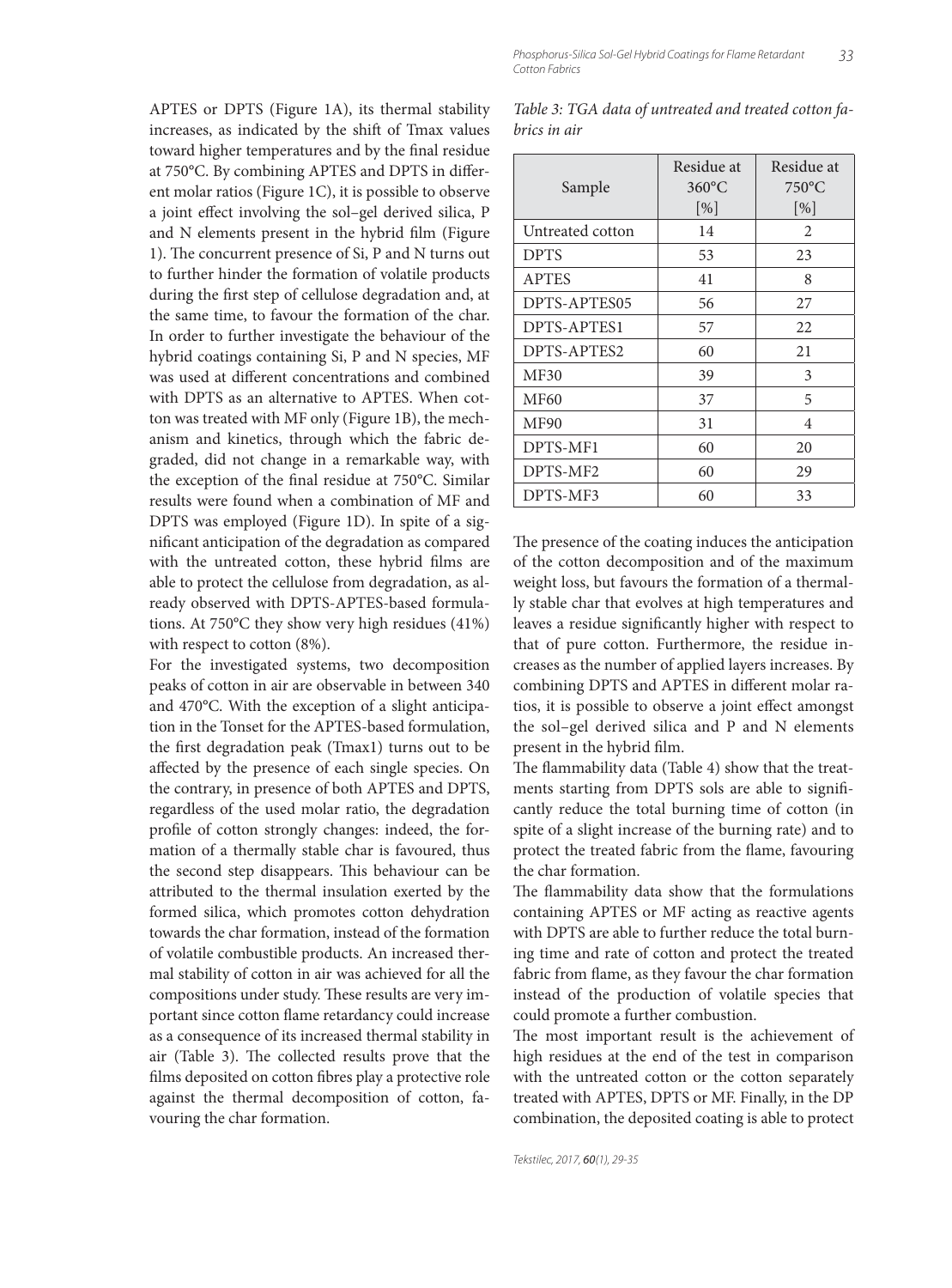the fabric, leaving a very coherent and consistent final residue at the end of the test (40%), aligning the flammability parameters with cotton.

*Table 4: Collected data of untreated and treated fabrics by fl ammability tests*

| Sample           | Total<br>burning<br>time [s] | <b>Burning</b><br>rate<br>$\lfloor$ mm/s $\rfloor$ | Residue<br>$\lceil \frac{9}{6} \rceil$ |
|------------------|------------------------------|----------------------------------------------------|----------------------------------------|
| Untreated cotton | 33                           | 10                                                 |                                        |
| <b>DPTS</b>      | 35                           | 6                                                  | 37                                     |
| <b>APTES</b>     | 24                           | 7                                                  | 33                                     |
| DPTS-APTES05     | 21                           | 10                                                 | 60                                     |
| DPTS-APTES1      | 20                           | 9                                                  | 48                                     |
| DPTS-APTES2      | 24                           | 8                                                  | 53                                     |
| MF30             | 150                          | 10                                                 | 27                                     |
| <b>MF60</b>      | 51                           | 12                                                 | 19                                     |
| <b>MF90</b>      | 28                           | 8                                                  | 20                                     |
| DPTS-MF1         | 17                           | 10                                                 | 79                                     |
| DPTS-MF2         | 19                           | 8                                                  | 68                                     |
| DPTS-MF3         | 23                           | 7                                                  | 66                                     |

|  |  |  |  | Table 5: Flammability data |  |  |  |
|--|--|--|--|----------------------------|--|--|--|
|--|--|--|--|----------------------------|--|--|--|

| Samples          | Total burning<br>time [s] | Residue<br>$[\%]$ |
|------------------|---------------------------|-------------------|
| Untreated cotton | 36                        |                   |
| $O_D$            | 24                        | 25                |
| $O_P$            | 23                        | 10                |
| $O_{M}$          | 25                        | 2.0               |
| $O_{U}$          | 36                        | 2.0               |
| $D_P$            | 38                        | 40                |
| D M              | 15                        | 24                |
| DU               | 25                        | 22                |

Finally, the cotton fabrics treated with phosphorusdoped silica coatings have been further doped with phosphorus or nitrogen agents, aiming to assess the eventual synergisms or additive effects that can be derived from the combination of thermal insulating effect of the silica coatings with the well-known flame retardant character of species such as a bisphosphonate (1-hydroxyethane 1,1-diphosphonic acid, P), melamine (M) or urea (U). Both samples treated with only DPTS (O\_D) and only bisphosphonate (O\_P) are able to act in the condensed

phase during the combustion of cellulose, favouring its dehydration and thus the formation of a coherent and thermally stable residue at the end of the test (25 and 10% for O\_D and O\_P, respectively) (Table 5). In the DPTS-bisphosphonate combination (D\_P), the deposited coating is able to protect the cotton, leaving a very coherent and consistent final residue at the end of the test  $(40\%)$ , aligning the flammability parameters with cotton. On the contrary, the other two formulations (i.e. D\_M and D\_U samples) are not able to ameliorate the performances of O D. Indeed, no variations of flammability have been found in presence of urea, while melamine is only able to strongly reduce the total burning time, but also to significantly increase the burning rate.

## 4 Conclusion

This work has clearly shown that hybrid phosphorus-doped silica architectures obtained by sol-gel technique can be successfully applied on cotton fabrics to enhance their thermal stability and flame retardancy. The deposition of hybrid silica network promotes a significant increase of the residues at high temperature and is responsible for a strong anticipation of cellulose decomposition. The presence of phosphorous additive in the silica matrix favours the char formation, as shown by thermogravimetry and flammability test. Indeed, the acidic species, released during the decomposition of the bisphosphonate (at ca. 260°C), catalyse the cellulose dehydration, favouring the appearance of the carbonaceous residue. In addition, the hybrid phosphorus silica coating, acting as a thermal insulator, further helps in the formation of an aromatic char resistant to the flame propagation.

#### *Acknowledgements*

The authors would like to thank European COST Action MP1105 "Sustainable flame retardancy for tex*tiles and related materials based on nanoparticles substituting conventional chemicals" (FLARETEX).*

## References

 1. SCHINDLER, Wolfgang D., HAUSER, Peter J. *Chemical fi nishing of textiles*. Cambridge : Woodhead Pub., 2004.